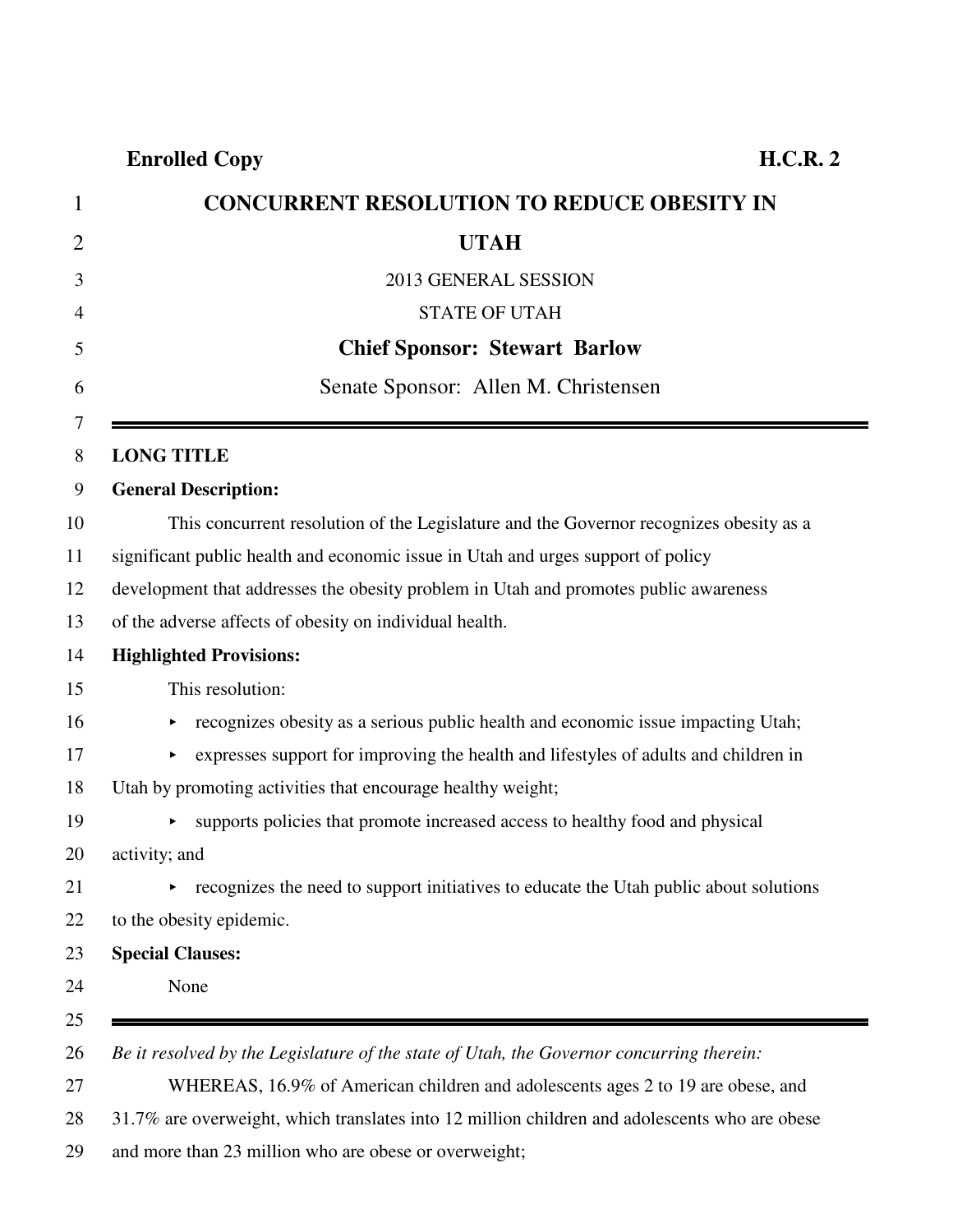| 30 | WHEREAS, more than half of Utah adults are overweight or obese and almost one in                 |
|----|--------------------------------------------------------------------------------------------------|
| 31 | four are obese;                                                                                  |
| 32 | WHEREAS, in 2010, 1,138,515 adult Utahns were overweight or obese and 454,735                    |
| 33 | were obese;                                                                                      |
| 34 | WHEREAS, in 2010, over one in five elementary school age Utah children were                      |
| 35 | overweight or obese;                                                                             |
| 36 | WHEREAS, the percentage of obese adults in Utah has more than doubled since 1989;                |
| 37 | WHEREAS, overweight children and adults are at greater risk for numerous adverse                 |
| 38 | health consequences, including type 2 diabetes, heart disease, stroke, high blood pressure, high |
| 39 | cholesterol, certain cancers, asthma, low self-esteem, depression, and other debilitating        |
| 40 | diseases;                                                                                        |
| 41 | WHEREAS, the medical costs of obesity have risen to \$147 billion each year;                     |
| 42 | WHEREAS, the medical cost of obesity in Utah was estimated at \$393 million in 2000              |
| 43 | and has increased since then;                                                                    |
| 44 | WHEREAS, per capita medical spending for the obese is \$1,429 higher per year, or                |
| 45 | 42% higher, than for someone of normal weight;                                                   |
| 46 | WHEREAS, obesity has been linked to increases in workers' compensation claims;                   |
| 47 | WHEREAS, studies show dramatically higher health care costs for overweight and                   |
| 48 | obese patients and lower productivity in the workplace;                                          |
| 49 | WHEREAS, overweight and obese children are absent from school at a higher rate and               |
| 50 | are less likely to perform well academically;                                                    |
| 51 | WHEREAS, obesity is the second leading preventable cause of disease and premature                |
| 52 | death, second only to tobacco use;                                                               |
| 53 | WHEREAS, good nutrition is a central part of any obesity prevention effort as healthier          |
| 54 | diets could prevent at least \$71 billion per year in medical costs, lost productivity, and lost |
| 55 | lives;                                                                                           |
| 56 | WHEREAS, studies show that most Americans and Utahns do not eat the                              |
| 57 | recommended intake of fruits, vegetables, or whole grains;                                       |